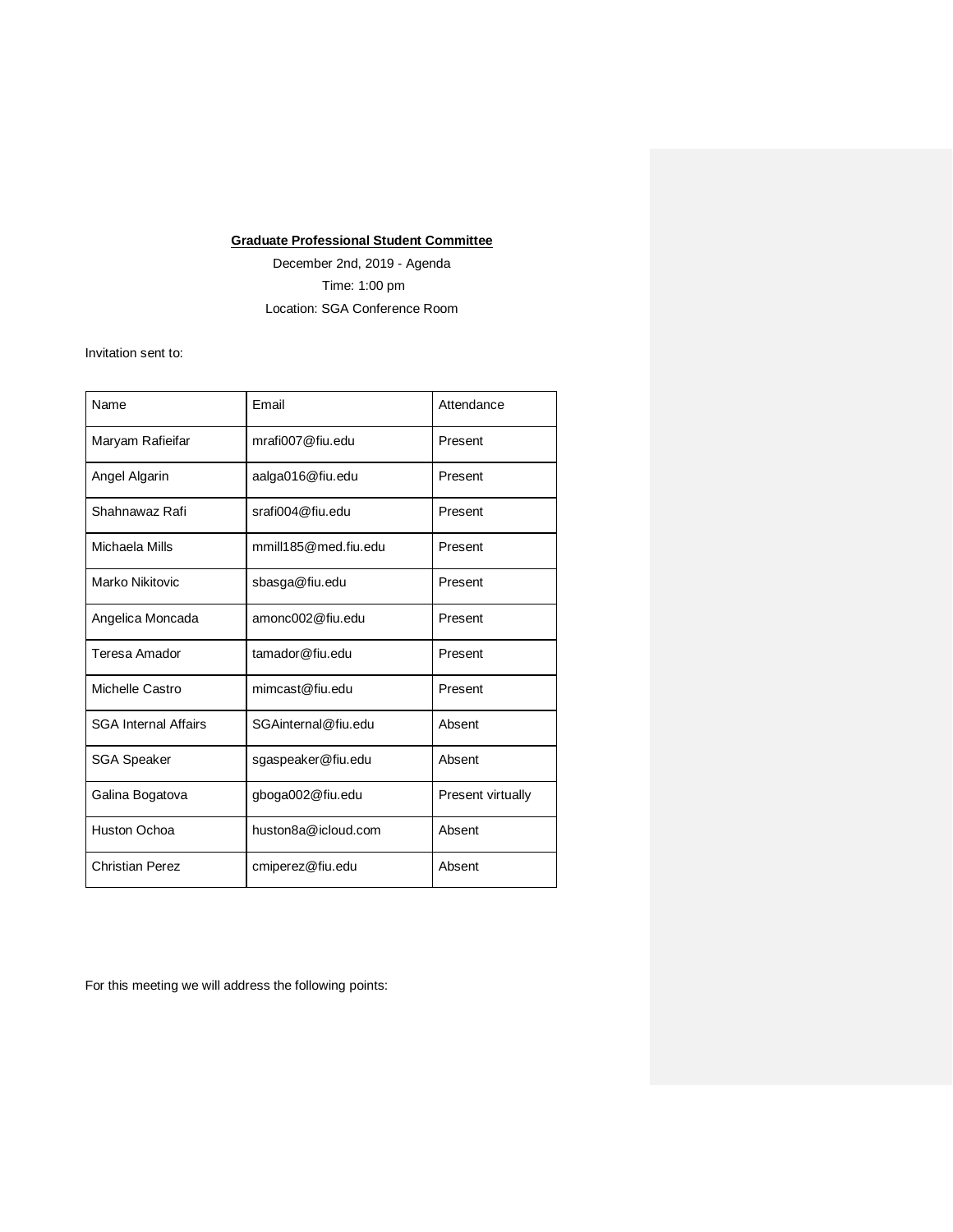## 1. GSAW (Mar 30 - Apr 3)

- Timeline:
	- 03/30 Poster presentation
		- 1. Room setup
		- 2. Need estimate for cost of frames, white boards, food, and giveaways
		- 3. Angelica ask UGS if they are willing to cost of cover poster prints
		- 4. Food by Enticing Food Company (Angel)
	- 03/31 -
	- 04/01 -
	- 04/02 Social
	- 04/03 Provost Awards
- Location of the social:
	- College of Business Complex for \$\_\_\_\_ (may be free) fits up to 292
	- Ocean Bank Arena \$1500 and needs to be covered
	- Chilli's inside + outside capacity is 203
	- Patricia and Phillip Frost Art Museum (Angelica)
		- 1. It is available for April 2nd, Carmen Carpio needs to check with her supervisor about the after hours event
		- 2. It cost around \$3000 to rent the whole first floor and terrace that fits 200 with 20 cocktail tables, 6 regular tables with linens, security service, staff, & custodial fees.
		- 3. In order to bring in alcohol to the premises, we need a licensed bartender, drinks from Vicky's bakery will not be able to be brought into premises
		- 4. We can see it after 3:30 pm today
- Social entertainment:
	- HeartBEATS
	- Need a contract (Teresa will ask Silvana about paying FIU students for the performance)
	- Use Panther NOW for finding musicians
- Giveaways:
	- Airpods (Michelle will check)

**Commented [1]:** Include this in the things to ask UGS next meeting

**Commented [2]:** assign to +srafi004@fiu.edu \_Assigned to Shahnawaz Rafi\_

**Commented [3]:** assign to +srafi004@fiu.edu \_Assigned to Shahnawaz Rafi\_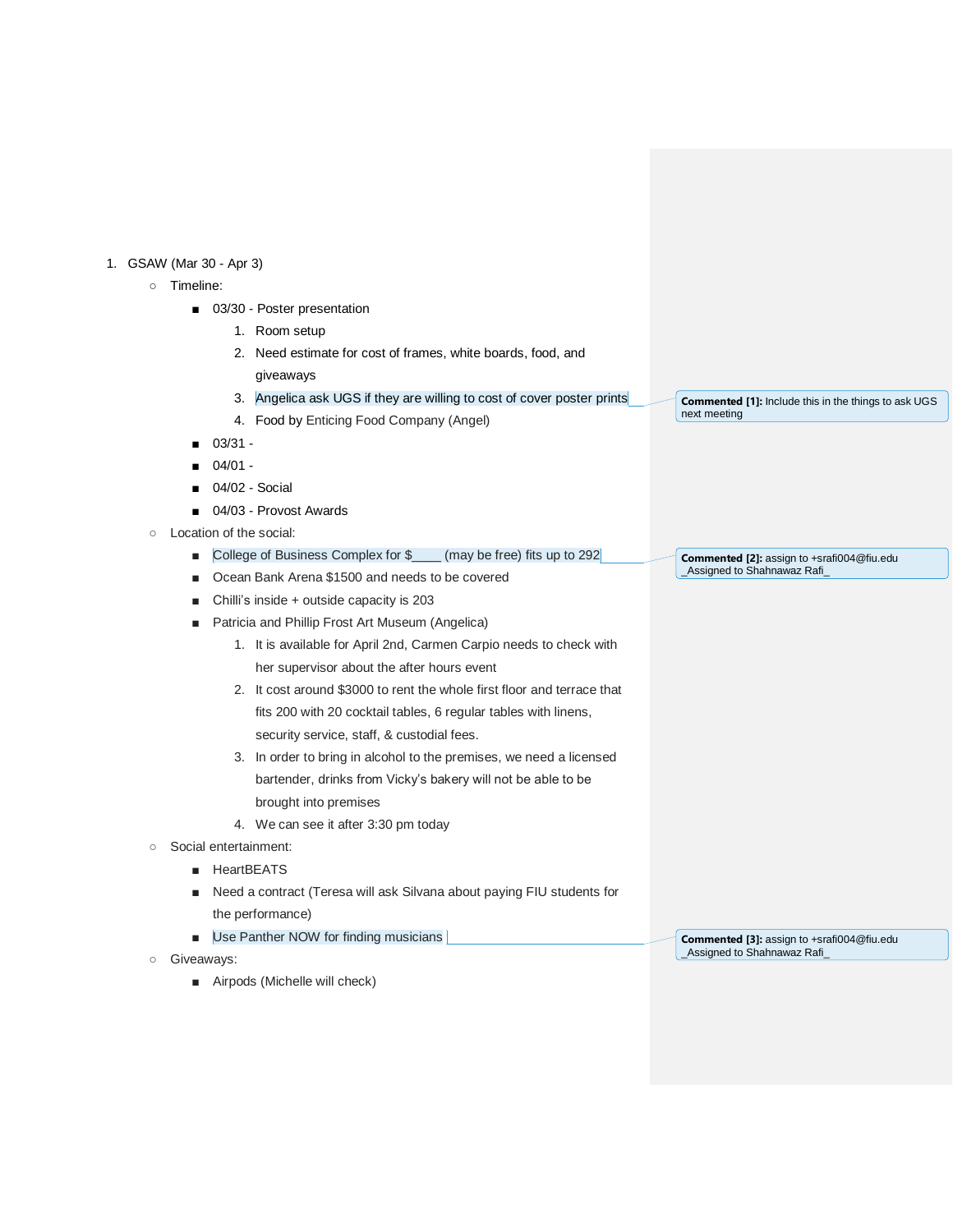|                  | Stickers (Michaela will come up with sticker ideas)<br>Poster tubes with sticker for all poster presenters (Angelica will email |                                                                                       |                                                                                      |
|------------------|---------------------------------------------------------------------------------------------------------------------------------|---------------------------------------------------------------------------------------|--------------------------------------------------------------------------------------|
|                  |                                                                                                                                 |                                                                                       | Commented [4]: Assign to +mmill185@med.fiu.edu<br>Assigned to mmill185@med.fiu.edu   |
|                  |                                                                                                                                 | Michelle with dimensions for bulk) (100-200)                                          | <b>Commented [5]:</b> assign to +amonc002@fiu.edu<br>_Assigned to Angelica Moncada_  |
|                  |                                                                                                                                 | Umbrellas (Blue and Gold) for students and judges (100-200) (Angel<br>п               |                                                                                      |
|                  |                                                                                                                                 | Algarin)                                                                              | Commented [6]: Assign to +aalga016@fiu.edu                                           |
|                  |                                                                                                                                 | Bags<br>п                                                                             | Assigned to Angel Algarin                                                            |
|                  |                                                                                                                                 | T-shirts (Maryam will check the inventory)                                            |                                                                                      |
|                  |                                                                                                                                 | Put in the purchase request by friday                                                 |                                                                                      |
|                  | $\circ$                                                                                                                         | Poster Awards:                                                                        |                                                                                      |
|                  |                                                                                                                                 | 1st place -                                                                           |                                                                                      |
|                  |                                                                                                                                 | 2nd place -<br>п                                                                      |                                                                                      |
|                  |                                                                                                                                 | 3rd place -                                                                           |                                                                                      |
|                  |                                                                                                                                 | For winners: youtube video (ask research office) - photo release forms                |                                                                                      |
|                  |                                                                                                                                 | Print out thank you letters/ certificate for volunteering for judges<br>п             |                                                                                      |
|                  | $\circ$                                                                                                                         | Catering:                                                                             |                                                                                      |
|                  |                                                                                                                                 | Use preferred list<br>п                                                               |                                                                                      |
|                  |                                                                                                                                 | They need to drop off workman's comp, insurance, etc.                                 |                                                                                      |
|                  | $\circ$                                                                                                                         | Funds available for GSAW: \$19,000                                                    |                                                                                      |
|                  | $\circ$                                                                                                                         | Dates for the call for abstract: Jan 17                                               |                                                                                      |
|                  | O                                                                                                                               | Abstract submission deadlines:                                                        |                                                                                      |
| Open discussion: |                                                                                                                                 |                                                                                       |                                                                                      |
|                  |                                                                                                                                 | 1. Budget (Angel):                                                                    |                                                                                      |
|                  |                                                                                                                                 | Fall: 13,902 left from the fall                                                       |                                                                                      |
|                  |                                                                                                                                 | Need to get people to apply                                                           |                                                                                      |
|                  |                                                                                                                                 | Create a virtual and physical flyer for advertising for travel                        | Commented [7]: assign to +mmill185@med.fiu.edu<br>_Assigned to mmill185@med.fiu.edu_ |
|                  |                                                                                                                                 | 2. Create another GradSkeller late January or early February                          |                                                                                      |
|                  |                                                                                                                                 | a. Tell Dr Kos to see if they can hold the town hall meeting with UGS. Email Dr. Kos  | Commented [8]: assign to +aalga016@fiu.edu                                           |
| 3.               |                                                                                                                                 | Teresa will send us the list of the authorizations that are pending due to the travel | Assigned to Angel Algarin                                                            |
|                  | liaison.                                                                                                                        |                                                                                       | <b>Commented [9]:</b> assign to +tamador@fiu.edu                                     |

4. Email/call all students in white on Excel file from Teresa.

Unfinished business:

\_Assigned to tamador@fiu.edu\_

**Commented [10]:** assign to +aalga016@fiu.edu \_Assigned to Angel Algarin\_